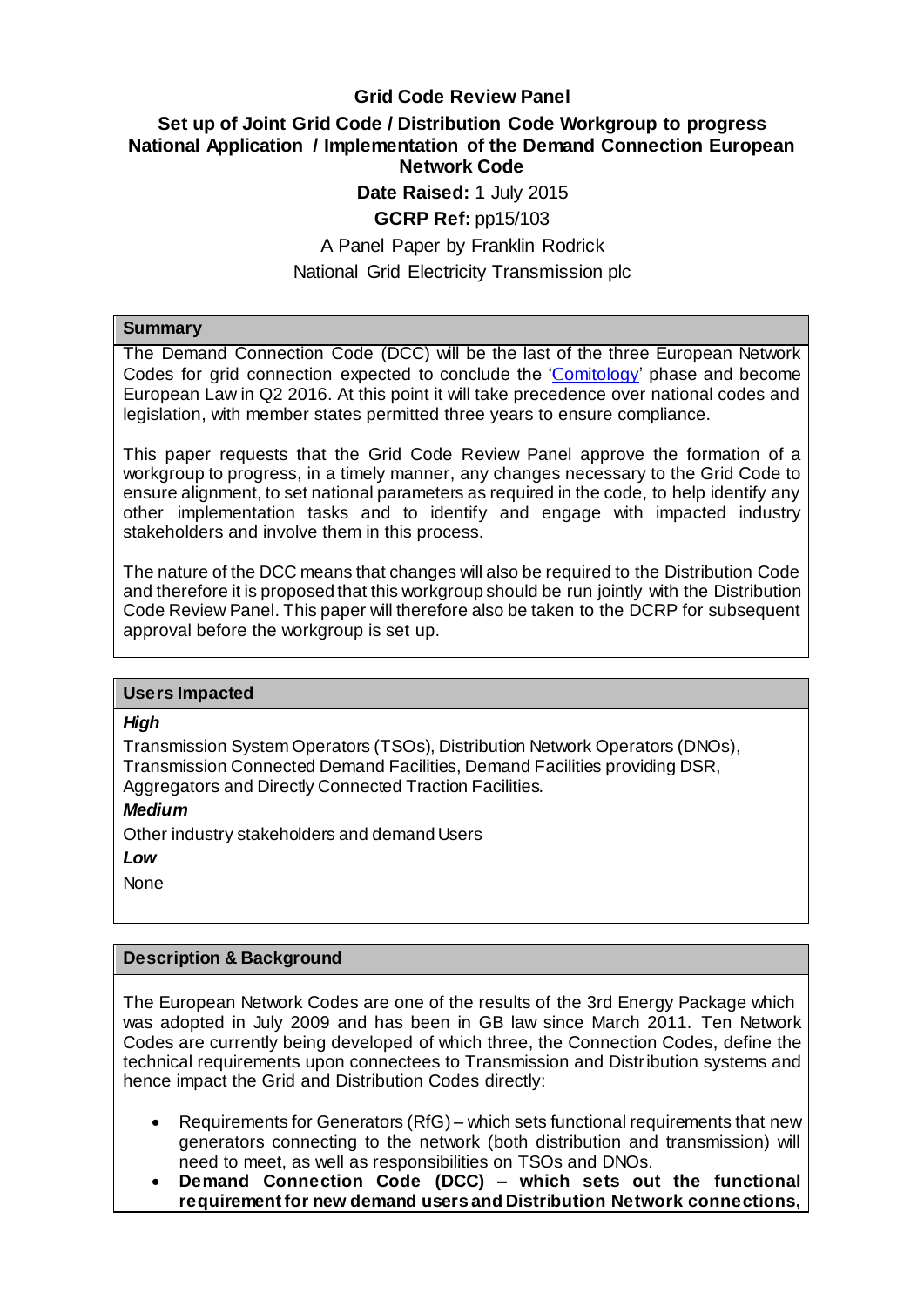#### **as well as responsibilities on TSOs and DNOs.**

 HVDC – which sets functional requirements for HVDC connections and offshore DC connected generation.

As these codes become European law, national application / implementation will be required to align the existing national codes and legislation with the European Codes. There are also a large number of parameters within each of the codes that need to be defined on a national basis, and in addition a set of future compliance requirements. The timescales for compliance are set out in each of the codes and in the current drafting are identical in each at 3 years from their entry into force as European Law.

DCC will be applicable to all new Distribution Systems, demand facilities and to any voluntary providers of Demand Side Response (DSR) to the TSOs or DNOs using new equipment.

'New' facilities are defined as those that have not let contracts for main plant items by 2 years after entry into force of DCC similar to the provisions in RfG. The code is not applicable to existing Distribution Systems and existing Demand Facilities unless they undergo substantial modernisation, or to demand facilities using existing equipment to provide DSR.

It is possible that elements of the code may also apply retrospectively to existing Demand facilities where the TSO is able to propose this to the Authority based on a sound and transparent quantitative cost-benefit analysis and subject to a public consultation.

RfG pp13\_66<sup>1</sup> was first presented to the GCRP in September 2013 and formation of a Workgroup to progress GB implementation was approved at the November 2013 GCRP and December 2013 DCRP.

#### **Proposed Solution**

Establish a DCC implementation Workgroup, under the joint governance and guidance of the GCRP and DCRP. This will allow the national application process to be progressed, including understanding the structure of the code, setting of parameters in the code as required on a national basis, and corresponding code changes. It will also provide as much time as possible for broad stakeholder engagement to be initiated to understand the impact of DCC on GB parties and to allow stakeholders to reflect DCC requirements in equipment specifications.

The Workgroup will be chaired by National Grid and will be open to industry representatives. Invitations to join the Workgroup will be sent through the usual channels but also using the JESG mailing list and to contacts with the Smart Energy Code and Ofgem's Workstream Six of the Smart Grid Forum.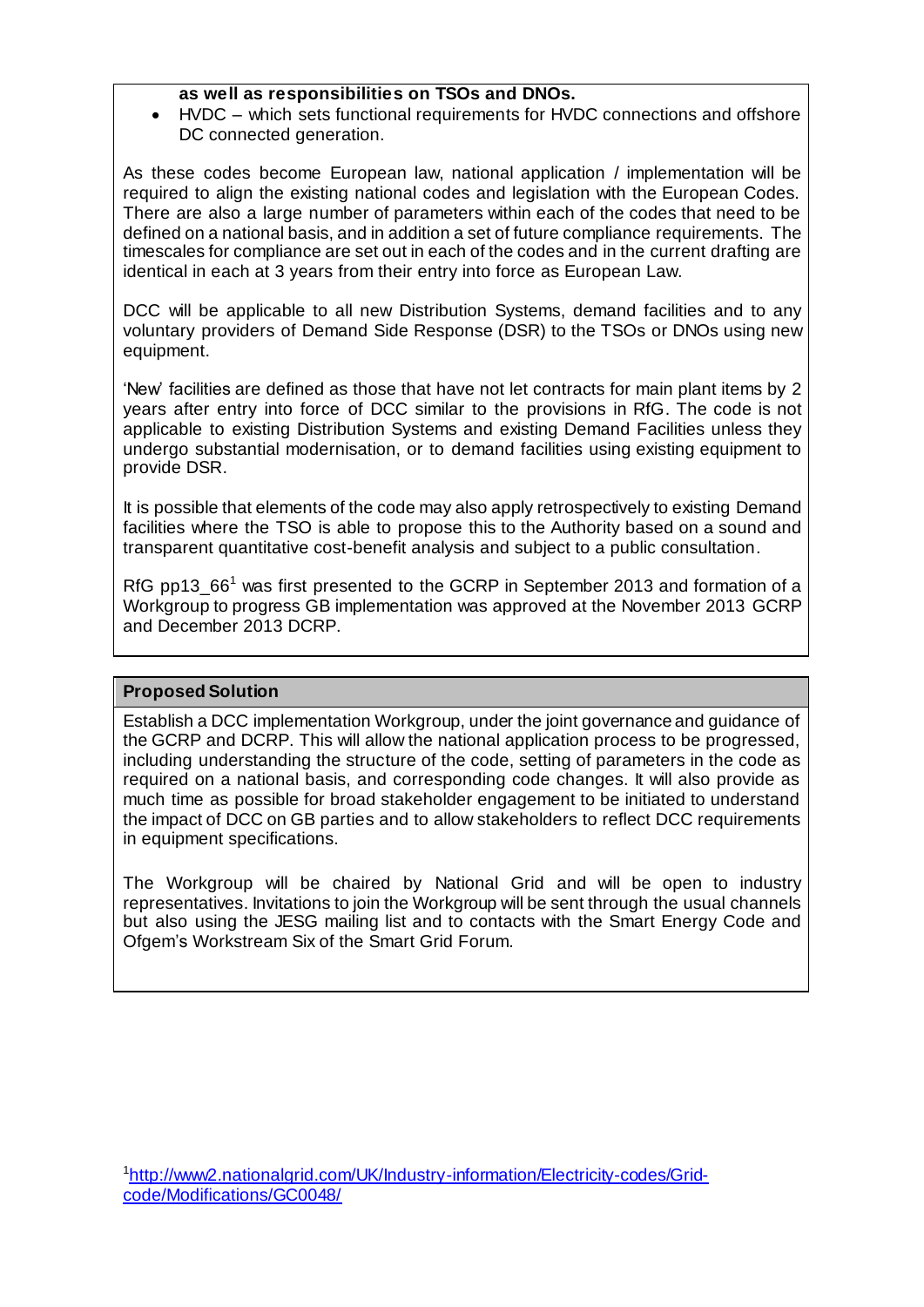**Assessment against Grid Code Objectives**

The objectives of the 3rd Energy Package are to develop a more harmonised European energy market and, in doing this, facilitate a move to more renewable energy sources while ensuring security of supply, enhancing competition and promoting cross border trading. Each of the points below is covered by this.

*(i) to permit the development, maintenance and operation of an efficient, coordinated and economical system for the transmission of electricity;*

As defined under the principles of the  $3<sup>rd</sup>$  Energy Package.

*(ii) to facilitate competition in the generation and supply of electricity (and without limiting the foregoing, to facilitate the national electricity transmission system being made available to persons authorised to supply or generate electricity on terms which neither prevent nor restrict competition in the supply or generation of electricity);*

As defined under the principles of the 3<sup>rd</sup> Energy Package.

*(iii) subject to sub-paragraphs (i) and (ii), to promote the security and efficiency of the electricity generation, transmission and distribution systems in the national* 

As defined under the principles of the  $3<sup>rd</sup>$  Energy Package.

*(iv) to efficiently discharge the obligations imposed upon the licensee by this license and to comply with the Electricity Regulation and any relevant legally binding decisions of the European Commission and/or the Agency.*

As defined under the principles of the  $3<sup>rd</sup>$  Energy Package.

#### **Impact & Assessment**

.

.

*Impact on the National Electricity Transmission System (NETS)* Impacted by National choices selected under the DCC

#### *Impact on Greenhouse Gas Emissions*

In helping to enable the 3rd Energy Package, a principle objective is a move to renewable energy sources which will have a positive impact.

*Impact on core industry documents* DCC mainly impacts the Grid Code and Distribution Code

*Impact on other industry documents* Potential impact on Distribution Code and Connections Agreements.